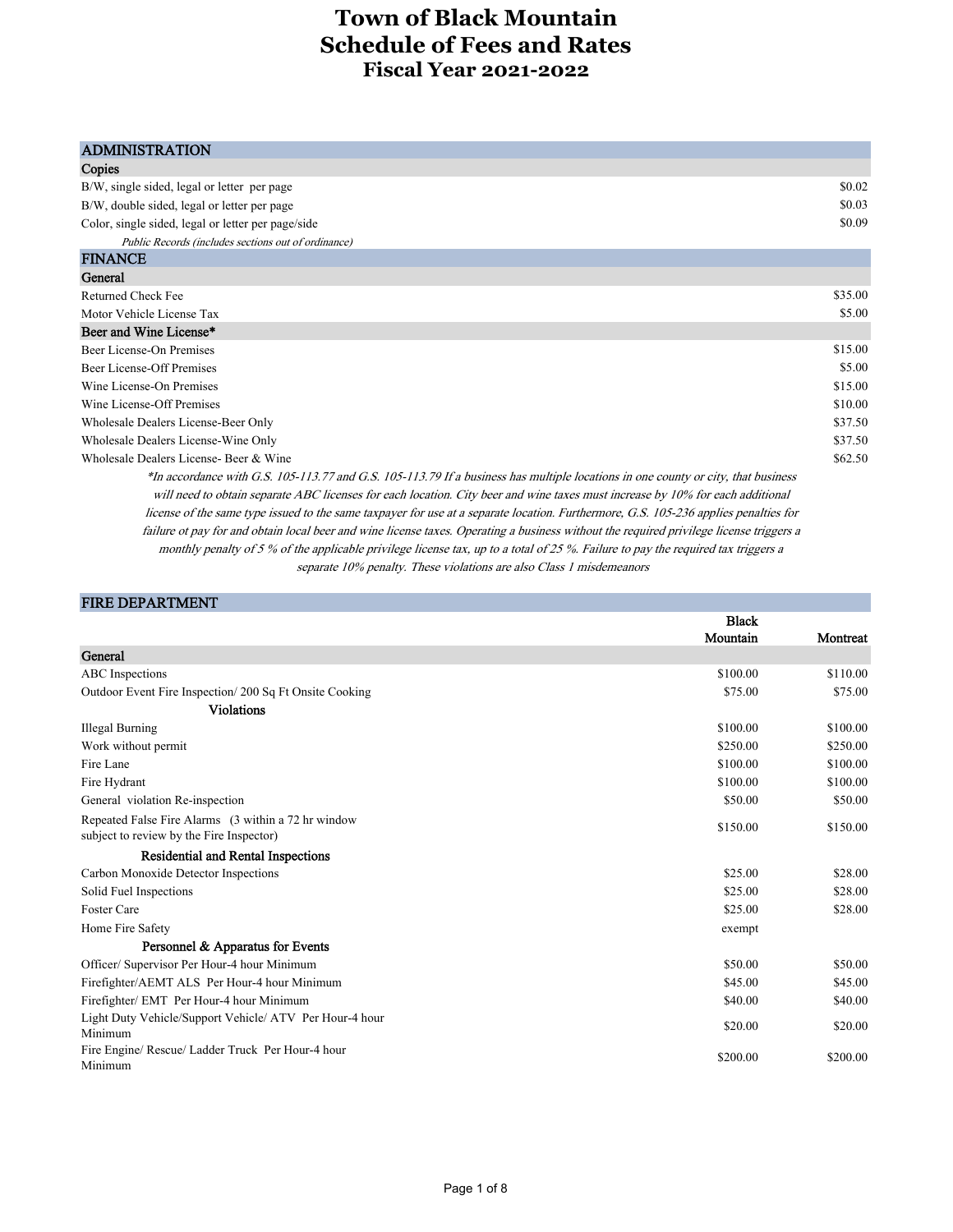and the control of the control of the control of the

### FIRE DEPARTMENT

|                                                                                | <b>Black</b> |          |
|--------------------------------------------------------------------------------|--------------|----------|
|                                                                                | Mountain     | Montreat |
| <b>Fire Permits</b>                                                            |              |          |
| Automatic Fire Extinguishing Systems                                           | \$100.00     | \$110.00 |
| Compressed gas installation                                                    | \$100.00     | \$110.00 |
| Fire Alarm and Detection Systems and Related Equipment                         | \$100.00     | \$110.00 |
| Fire Pumps and Related Equipment                                               | \$100.00     | \$110.00 |
| Flammable and Combustible Liquid Installations                                 | \$100.00     | \$110.00 |
| Hazardous Materials                                                            | \$100.00     | \$110.00 |
| <b>Industrial Ovens</b>                                                        | \$100.00     | \$110.00 |
| LP Gas                                                                         | \$100.00     | \$110.00 |
| Private Hydrant System                                                         | \$100.00     | \$110.00 |
| Spraying and Dipping operations                                                | \$100.00     | \$110.00 |
| <b>Standpipe Systems</b>                                                       | \$100.00     | \$110.00 |
| Temporary membrane structures, tents, canopies and air<br>supported Structures | \$50.00      | \$55.00  |
| Special events as defined in current ToBM Ordinances                           | \$100.00     | \$110.00 |
| Sprinkler/ Fire Alarm Systems                                                  |              |          |
| Minimum up to 1000 square feet                                                 | \$50.00      | \$55.00  |
| $1,001 - 5,000$ square feet                                                    | \$100.00     | \$110.00 |
| $5,001 - 10,000$ square feet                                                   | \$150.00     | \$165.00 |
| $10,001 - 25,000$ square feet                                                  | \$200.00     | \$220.00 |
| $25,001 - 50,000$ square feet                                                  | \$250.00     | \$275.00 |
| $50,001 - 100,000$ square feet                                                 | \$300.00     | \$330.00 |
| $100,001 - 200,000$ square feet                                                | \$350.00     | \$385.00 |
| Over 200,000 square feet                                                       | \$400.00     | \$440.00 |
| <b>Annual Fire Inspections</b>                                                 |              |          |
| General                                                                        |              |          |
| Minimum up to 1000 square feet                                                 | \$50.00      | \$55.00  |
| $1001 - 5000$ square feet                                                      | \$100.00     | \$110.00 |
| $5001 - 10000$ square feet                                                     | \$150.00     | \$165.00 |
| $10001 - 25000$ square feet                                                    | \$200.00     | \$220.00 |
| $25001 - 50000$ square feet                                                    | \$250.00     | \$275.00 |
| $50001 - 100000$ square feet                                                   | \$300.00     | \$330.00 |
| $100001 - 200000$ square feet                                                  | \$350.00     | \$385.00 |
| Over 200000 square feet                                                        | \$400.00     | \$440.00 |
| R-2 occupancies                                                                |              |          |
| $1-20$ units                                                                   | \$50.00      | \$55.00  |
| 21-50 units                                                                    | \$100.00     | \$110.00 |
| 51-100 units                                                                   | \$150.00     | \$165.00 |
| 101-150 units                                                                  | \$200.00     | \$220.00 |
| 151-200 units                                                                  | \$250.00     | \$275.00 |
| 201-250 units                                                                  | \$300.00     | \$330.00 |
| 251-300 units                                                                  | \$350.00     | \$385.00 |
| Over 300 units                                                                 | \$400.00     | \$440.00 |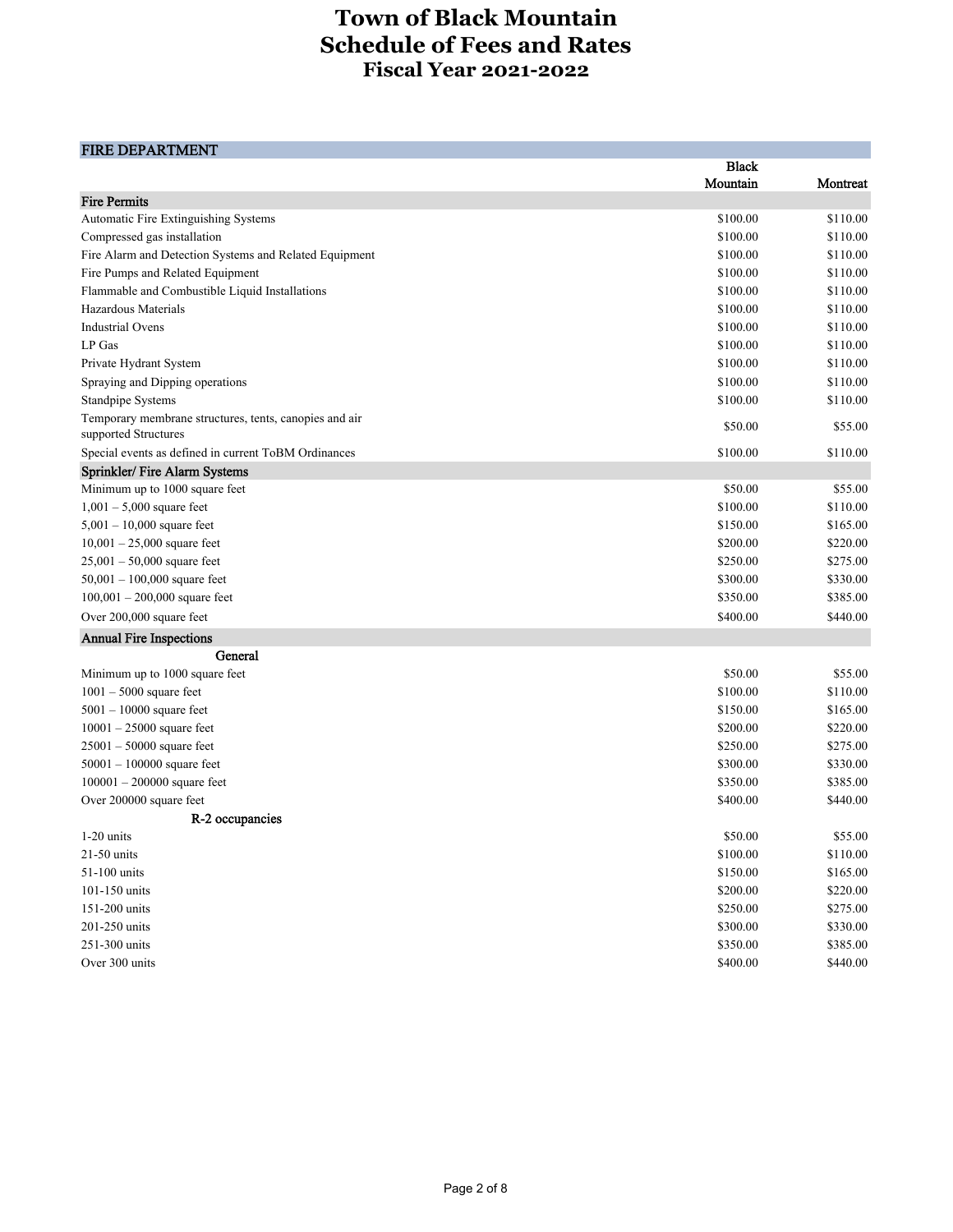| <b>GOLF COURSE</b>                                                                                                                                                                     |            |         |
|----------------------------------------------------------------------------------------------------------------------------------------------------------------------------------------|------------|---------|
|                                                                                                                                                                                        | Weekday    | Weekend |
| Green Fees - 18 Holes                                                                                                                                                                  | \$20.00    | \$30.00 |
| Green Fees - 9 Holes                                                                                                                                                                   | \$12.00    | \$15.00 |
| Twilight Green Fees - 18 Holes                                                                                                                                                         | \$20.00    | \$20.00 |
| Twilight Green Fees -9 Holes                                                                                                                                                           | \$10.00    | \$10.00 |
| Rack Rates-18 Holes                                                                                                                                                                    | \$40.00    | \$50.00 |
| Rack Rates - 9 Holes                                                                                                                                                                   | \$22.00    | \$25.00 |
| Twilight Rack Rates -18 Holes                                                                                                                                                          | \$30.00    | \$30.00 |
| Twilight Rack Rates -9 Holes                                                                                                                                                           | \$20.00    | \$20.00 |
| Senior Rack Rate - 60+ (weekdays) 18 Holes                                                                                                                                             | \$35.00    | N/A     |
| Membership                                                                                                                                                                             |            |         |
| Special Players Pass**                                                                                                                                                                 | \$200.00   |         |
| Gen X (19-30 yrs) **                                                                                                                                                                   | \$600.00   |         |
| Individual 7 Day**                                                                                                                                                                     | \$1,200.00 |         |
| Family 7 Day**                                                                                                                                                                         | \$1,750.00 |         |
| **Required Riding for Memberships. 7 Day Memebership                                                                                                                                   |            |         |
| Requires Riding on weekends before noon                                                                                                                                                | \$28.00    | \$38.00 |
| <b>Cart Rates</b>                                                                                                                                                                      |            |         |
| 18 Hole Cart                                                                                                                                                                           | \$20.00    |         |
| 9 Hole Cart                                                                                                                                                                            | \$10.00    |         |
| *Gast Face is a mained as social data before 10 A M and an described by Lefter a 10 B M aleman C (1,000, Walking and H and H and H and H and H and H and H and H and H and H and H and |            |         |

\*Cart Fee is rquired on weekdays before 10AM and weekends before 12PM by all players 5/1-9/30. Walking will be allowed anytime 10/1-4/31. Rack Rates includes Green and Cart Fees. Twighlight hours begin at 2PM (1PM Winter) daily

### PLANNING AND DEVELOPMENT

| General                                 |                                      |
|-----------------------------------------|--------------------------------------|
| Copy Charges                            |                                      |
| Documents-Single Sided                  | \$0.03                               |
| Documents-Double Sided                  | \$0.05                               |
| Town Zoning/Sub-Division Ordinances     | \$20.00                              |
| B/W Comprehensive Plan                  | \$2.00                               |
| Greenway Master Plan                    | \$1.00                               |
| Assessment of Housing Needs             | \$5.00                               |
| House Assessment Selected Census Tables | \$2.00                               |
| Plotter and Map Copy                    |                                      |
| $8.5"$ x 11" color map                  | \$3.00                               |
| $11"$ x 17" color map                   | \$3.00                               |
| $18"$ x $24"$ color map                 | \$20.00                              |
| $36"$ x 48" color map                   | \$25.00                              |
|                                         | $$1.00 + $200$ for each increment of |
| GIS Print Out $8.5" \times 11"$         | 5 minutes or less                    |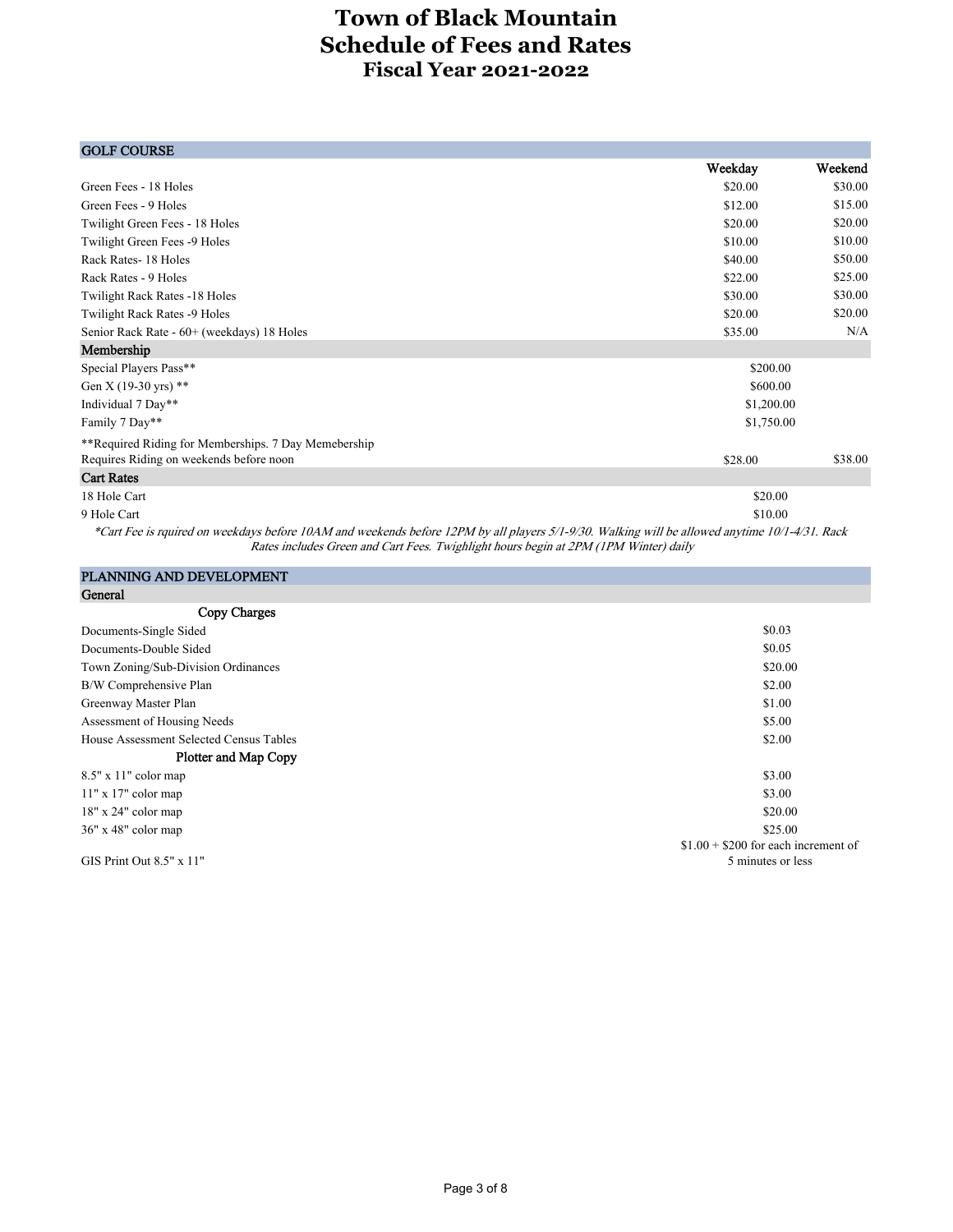#### Permits and Fees\* PLANNING AND DEVELOPMENT

| General                                              |                          |
|------------------------------------------------------|--------------------------|
| Technology Fee-All Permits and Fees*                 | 4% of Transaction Total  |
| Special Use Application                              | $$600.00 + notification$ |
| Variance Application                                 | $$600.00 + notification$ |
| <b>Conditional Rezoning Application</b>              | $$800.00 + notification$ |
| Re-zoning Application                                | $$600.00 + notification$ |
| Required Notification-Each                           | \$7.00                   |
| Zoning Permit                                        | \$75.00                  |
| Road Closure Application                             | \$500.00                 |
| <b>Exempt Subidivision Review</b>                    | \$25.00                  |
| Subdivision Plat Review (minor)                      | \$150.00                 |
| Subdivision Plat Review (major $11 + \text{ lots}$ ) | \$1,200.00               |
| Subdivision Plat Review (major, 4-10 lots)           | \$600.00                 |
| Floodplain Development Permit                        | \$600.00                 |
| Text Amendment to Development Regulations            | \$200.00                 |
| Certificate of Appropriateness - Historic District   | \$50.00                  |
| Fence Permit                                         | \$50.00                  |
| Recombination plats                                  | \$25.00                  |
| Retaining Walls                                      | \$75.00                  |
| Site Plan Review (single family or duplex)           | No Charge                |
| <b>Sign Permits</b>                                  |                          |

| Sign Permit Review Fee                           | $$50.00 + Application$ fee by type |
|--------------------------------------------------|------------------------------------|
|                                                  | \$250.00                           |
| Free Standing Sign                               |                                    |
| Temporary Signs-Special Event-Limit of 30 days** | \$25.00                            |
| A-Frame Annually                                 | \$50.00                            |
| All other regulated signs                        | \$200.00                           |
| Political (Deposit Only)*                        | \$100.00                           |
| $\overline{\phantom{a}}$                         |                                    |

\*Deposit will be returned ten days after the election if all signs have been removed.

\*\*Temporary signs, flags, banners, etc.- Not to exceed 50 sq. ft Aggregate area, must be on premise, freestanding or mounted to wall.

| <b>BUILDING INSPECTIONS</b>                             |                              |
|---------------------------------------------------------|------------------------------|
| Permit and Fees*                                        |                              |
| Technology Fee-All Permits and Fees*                    | 4% of Transaction Total      |
| <b>ABC</b> License                                      | \$50.00 per trade discipline |
| Certificate of Occupancy                                | \$100.00                     |
| Day Care Centers                                        | \$50.00 per trade discipline |
| Demolition Permit (with AQ Permit)                      | \$75.00                      |
| Driveway Permit                                         | \$100.00                     |
| Electrical, Mechanical & Plumbing                       | \$75.00 per trade discipline |
| Fire Inspection                                         | \$50.00                      |
| Grading Permit                                          | \$600.00                     |
| Homeowners Recovery Fund**                              | \$10.00                      |
| Modular Office                                          | \$125.00                     |
| Moved Home                                              | \$400.00                     |
| Re-Inspection Fee                                       | \$75.00                      |
| Temporary Structures (tents, etc.) 400 sq ft or greater | \$150.00                     |
|                                                         | <b>Black</b>                 |
| <b>Fire Construction Plan Review</b>                    | Mountain<br>Montreat         |
| Commercial Kitchen Hood Suppression Systems             | \$110.00<br>\$100.00         |
| <b>Explosives and Fireworks</b>                         | \$100.00<br>\$110.00         |
| Petroleum tanks and appurtenances                       | \$100.00<br>\$110.00         |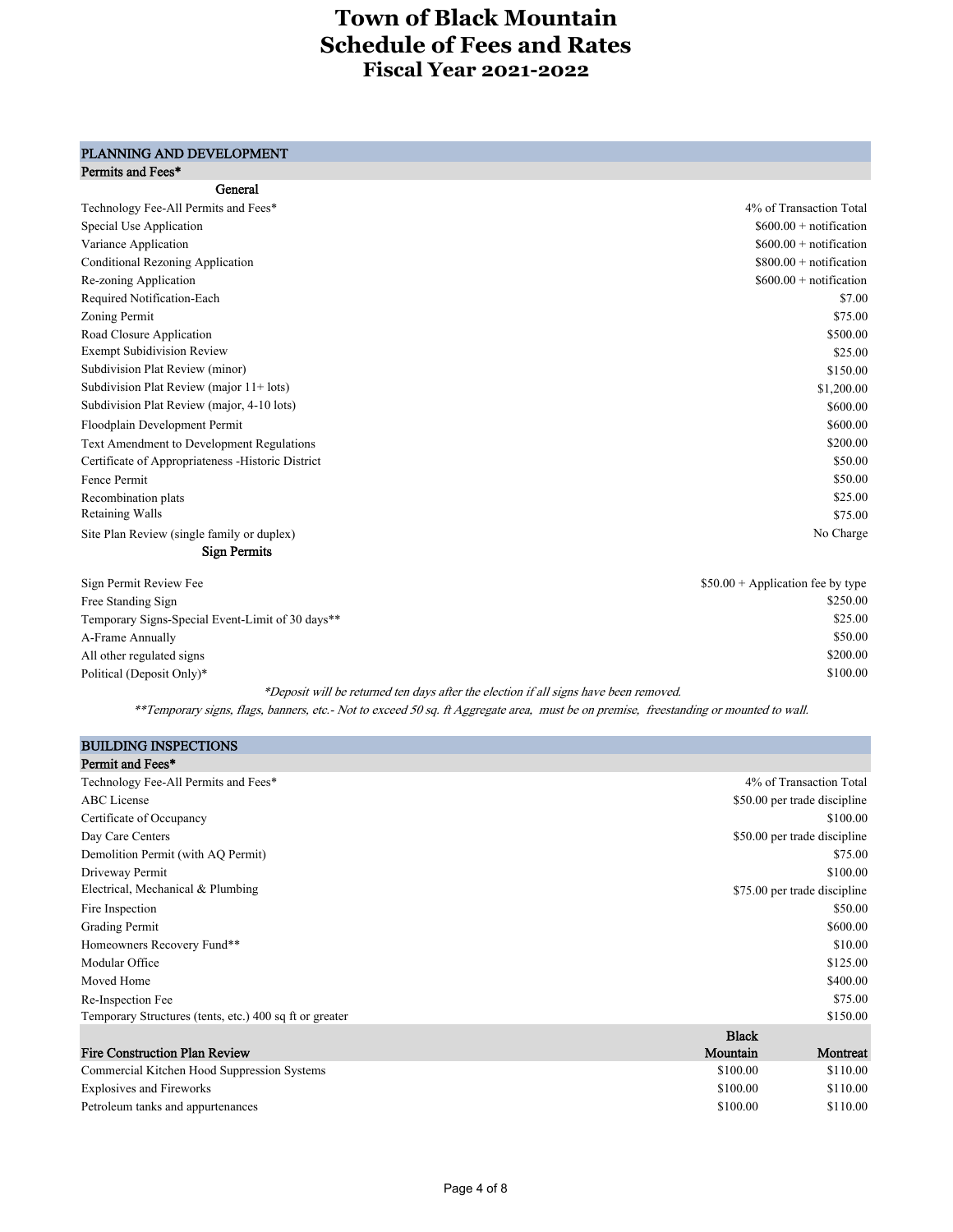| <b>BUILDING INSPECTIONS</b>                                                                                                                         |                                                                                    |
|-----------------------------------------------------------------------------------------------------------------------------------------------------|------------------------------------------------------------------------------------|
| Inspection Fees*                                                                                                                                    |                                                                                    |
| NON-RESIDENTIAL FEES                                                                                                                                |                                                                                    |
| New Construction & Remodel-up to \$1,000,000                                                                                                        | $$150.00$ or                                                                       |
|                                                                                                                                                     | $$50.00 + 5.00$ per each 1,000 of gross project cost<br>value whichever is greater |
| Clean-up Fee (refundable)*                                                                                                                          | \$300                                                                              |
| <b>RESIDENTIAL FEES</b>                                                                                                                             |                                                                                    |
| New Construction *                                                                                                                                  |                                                                                    |
| <b>Site Built Homes</b>                                                                                                                             | \$66.00                                                                            |
| <b>Manufactured Homes</b>                                                                                                                           | \$44.00                                                                            |
| Covered Unheated                                                                                                                                    | \$30.00                                                                            |
| Porches, Decks, etc.                                                                                                                                | \$22.00                                                                            |
| Concrete Slabs, Walks, etc.                                                                                                                         | \$2.00                                                                             |
| *fees are based on sq. footage x amount per sq. ft. x .0085                                                                                         |                                                                                    |
| Remodel & Renovation**                                                                                                                              |                                                                                    |
| 0-\$999.99                                                                                                                                          | \$20.00                                                                            |
| $$1,000 - $1,999.99$                                                                                                                                | \$25.00                                                                            |
| \$2,000 - \$4,999.99                                                                                                                                | \$30.00                                                                            |
| \$5,000 or more                                                                                                                                     | .0085                                                                              |
| ** fees are based on estimated project cost                                                                                                         |                                                                                    |
| Electrical, Mechanical & Plumbing                                                                                                                   | \$75.00 per inspection, per trade<br>discipline                                    |
| Mechanical/Electrical Change out                                                                                                                    | \$100.00                                                                           |
| Clean-up Fee (refundable)*                                                                                                                          | \$100.00                                                                           |
| *Clean-up fee is refunded to the applicant upon final inspection, all construction materials removed, final grading and stabilization is completed. |                                                                                    |
|                                                                                                                                                     |                                                                                    |
| POLICE DEPARTMENT                                                                                                                                   |                                                                                    |
| General                                                                                                                                             |                                                                                    |
| $\mathbf{r}$ . $\mathbf{r}$ , $\mathbf{r}$ , $\mathbf{r}$                                                                                           | 010000                                                                             |

| Precious Metals Dealer Annual Fee         | \$180.00 |
|-------------------------------------------|----------|
| Precious Metals Dealer - Special Occasion | \$180.00 |
| Precious Metals Employee                  | \$10.00  |
| Precious Metals Employee Renewal          | \$3.00   |
| ABC License Fee                           | \$50.00  |
|                                           |          |

|                               | Off Duty Management Inc              |
|-------------------------------|--------------------------------------|
| Off-Duty Officer/Vehcile      | Responsible for Scheduling and Rates |
| Civil Fines & Penalties       |                                      |
| Parking Violations            | \$50.00                              |
| Fire Lane Violation           | \$50.00                              |
| Fire Hydrant Violation        | \$50.00                              |
| Loading Zone Violation        | \$50.00                              |
| Handicapped Parking Violation | \$250.00                             |
| Nuisance Alarms               | \$75.00                              |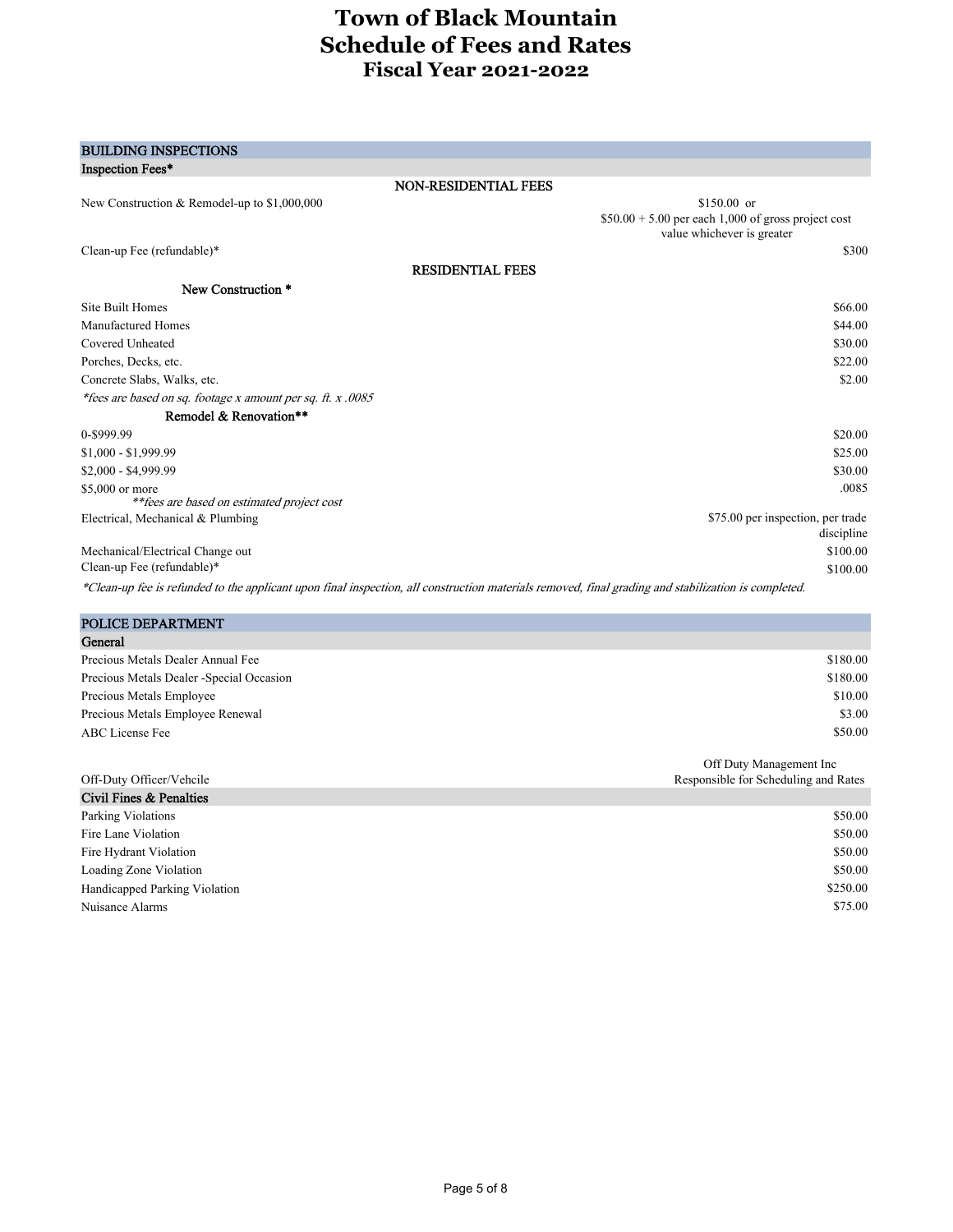### PARKS & RECREATION

| Rental                                           |    |            |               |                                                                      |               |                 |               |              |               |          |
|--------------------------------------------------|----|------------|---------------|----------------------------------------------------------------------|---------------|-----------------|---------------|--------------|---------------|----------|
|                                                  |    | Non-Profit |               |                                                                      | Public        |                 |               |              |               | Employee |
|                                                  |    | Resident   |               | Non-Resident                                                         |               | Resident        |               | Non-Resident |               |          |
| Alcohol fee of \$50.00 NON-REFUNDABLE on Rentals |    |            |               |                                                                      |               |                 |               |              |               |          |
| Lakeview Clubhouse                               |    |            |               |                                                                      |               |                 |               |              |               |          |
| 120 Max--Deposit:                                | \$ | 100.00     | <sup>\$</sup> | 200.00                                                               | <sup>\$</sup> | 100.00          | -S            | 200.00       | <sup>\$</sup> | 100.00   |
| Monday-Thursday Rental                           | \$ | 180.00     | $\mathcal{S}$ | 240.00                                                               | S             | 200.00          | <sup>\$</sup> | 260.00       | -S            | 160.00   |
| Friday - Sunday Rental                           | S  | 300.00     | <sup>\$</sup> | 360.00                                                               | S             | 360.00          | <sup>\$</sup> | 420.00       | <sup>\$</sup> | 220.00   |
| <b>Lakeview Downstairs</b>                       |    |            |               |                                                                      |               |                 |               |              |               |          |
| 50-60 Max--Deposit:                              | \$ | 100.00     | <sup>\$</sup> | 200.00                                                               | <sup>\$</sup> | 100.00          | <sup>S</sup>  | 200.00       | <sup>\$</sup> | 100.00   |
| Monday-Thursday Rental                           | S  | 140.00     | <sup>\$</sup> | 180.00                                                               | <sup>S</sup>  | 160.00          | -S            | 200.00       | <sup>\$</sup> | 140.00   |
| Friday-Sunday Rental                             | S  | 240.00     | \$            | 280.00                                                               | S             | 260.00          | <sup>\$</sup> | 320.00       | <sup>\$</sup> | 180.00   |
| Lake Tomahawk Picnic Pavilion                    |    |            |               |                                                                      |               |                 |               |              |               |          |
| Deposit:                                         | \$ | 60.00      | -S            | 60.00                                                                | <sup>S</sup>  | 60.00           | -S            | 60.00        | \$.           | 60.00    |
| <b>Full Day Rental</b>                           | S  | 30.00      | \$            | 60.00                                                                | <sup>S</sup>  | 60.00           | -\$           | 100.00       | -S            | 25.00    |
| Half Day Rental 9am-3pm $& 3:30$ pm-9:00pm       | \$ | 15.00      | <sup>\$</sup> | 30.00                                                                | \$            | 30.00           | -S            | 50.00        | <sup>\$</sup> | 15.00    |
| Gazebo                                           |    |            |               |                                                                      |               |                 |               |              |               |          |
| Deposit:                                         | \$ | 20.00      | -S            | 20.00                                                                | -S            | $20.00\quad$ \$ |               | 20.00        | -S            |          |
| Daily Rental                                     | \$ | 10.00      | <sup>\$</sup> | 20.00                                                                | S             | 20.00           | <sup>\$</sup> | 30.00        | <sup>\$</sup> | 10.00    |
|                                                  |    |            |               |                                                                      |               |                 |               |              |               |          |
| <b>Wedding Package</b>                           |    |            |               | Please contact the Parks & Recreation Department for Further Details |               |                 |               |              |               |          |

 $\blacksquare$ Deposit  $$200.00$ 

Rental (Please contact Parks and Rec regarding specifics)  $$860.00$ Alcohol Permit Required (Beer, Wine, and Champagne Only)

| Rental                                   |                 |               |              |        |                 |               |              |               |          |
|------------------------------------------|-----------------|---------------|--------------|--------|-----------------|---------------|--------------|---------------|----------|
|                                          | Non-Profit      |               |              | Public |                 |               |              |               | Employee |
|                                          | <b>Resident</b> |               | Non-Resident |        | <b>Resident</b> |               | Non-Resident |               |          |
| Swimming Pool (40 people)                |                 |               |              |        |                 |               |              |               |          |
| Friday-Sunday 6:15-8:15pm only           | \$<br>145.00    | <sup>\$</sup> | 205.00       | \$     | 185.00          | $\mathbf{s}$  | 245.00       | <sup>\$</sup> | 100.00   |
| Lifeguards mandatory over 40 people      | \$<br>25.00     | - S           | 25.00        | \$     | 25.00 S         |               | 25.00        | \$            | 25.00    |
| Grey Eagle                               |                 |               |              |        |                 |               |              |               |          |
| Deposit:                                 | \$<br>100.00    | <sup>\$</sup> | 100.00       | \$     | 100.00          | <sup>\$</sup> | 100.00       | <sup>\$</sup> | 100.00   |
| Building & Field Per Hour                | \$<br>20.00     | \$            | 40.00        | \$     | 40.00           | \$            | 60.00        | <sup>\$</sup> | 20.00    |
| <b>Veterans Park</b>                     |                 |               |              |        |                 |               |              |               |          |
| <b>Picnic Pavilion</b>                   |                 |               |              |        |                 |               |              |               |          |
| Deposit: \$                              | 60.00           | - \$          | 60.00        | \$     | 60.00           | -S            | 60.00        | <sup>\$</sup> | 60.00    |
| Full Day 9 AM-9 PM \$                    | 20.00           | -S            | 40.00        | \$     | 40.00           | <sup>\$</sup> | 60.00        | S             | 20.00    |
| Half Day Rental 9am-3pm/3:30pm-8:00pm \$ | 10.00           | $\mathcal{S}$ | 20.00        | \$     | 20.00           | <sup>\$</sup> | 30.00        | \$            | 10.00    |
| Ballfield                                |                 |               |              |        |                 |               |              |               |          |
| Ballfield(each) \$                       | 100.00          | $\mathcal{S}$ | 140.00       | \$     | 120.00          | <sup>\$</sup> | 160.00       | S             | 100.00   |
| Lights (each Field) Per Hour \$          | 20.00           | \$            | 40.00        | \$     | 20.00           | \$            | 40.00        | <sup>\$</sup> | 20.00    |
| Press Box \$                             | 40.00           | \$            | 60.00        | \$     | 60.00           | \$            | 80.00        | S             | 60.00    |
| Consession Stand \$                      | 60.00           | \$            | 80.00        | \$     | 80.00           | \$            | 100.00       | \$            | 40.00    |

Deposit and rental contract are required to make a reservation. Deposits are refundable as long as all of the terms of the contract are met. Cancellations made within 10 business days will receive half of their deposit refund.Proof of address (drivers license, utility bill etc.) must be provided in order to receive resident rates.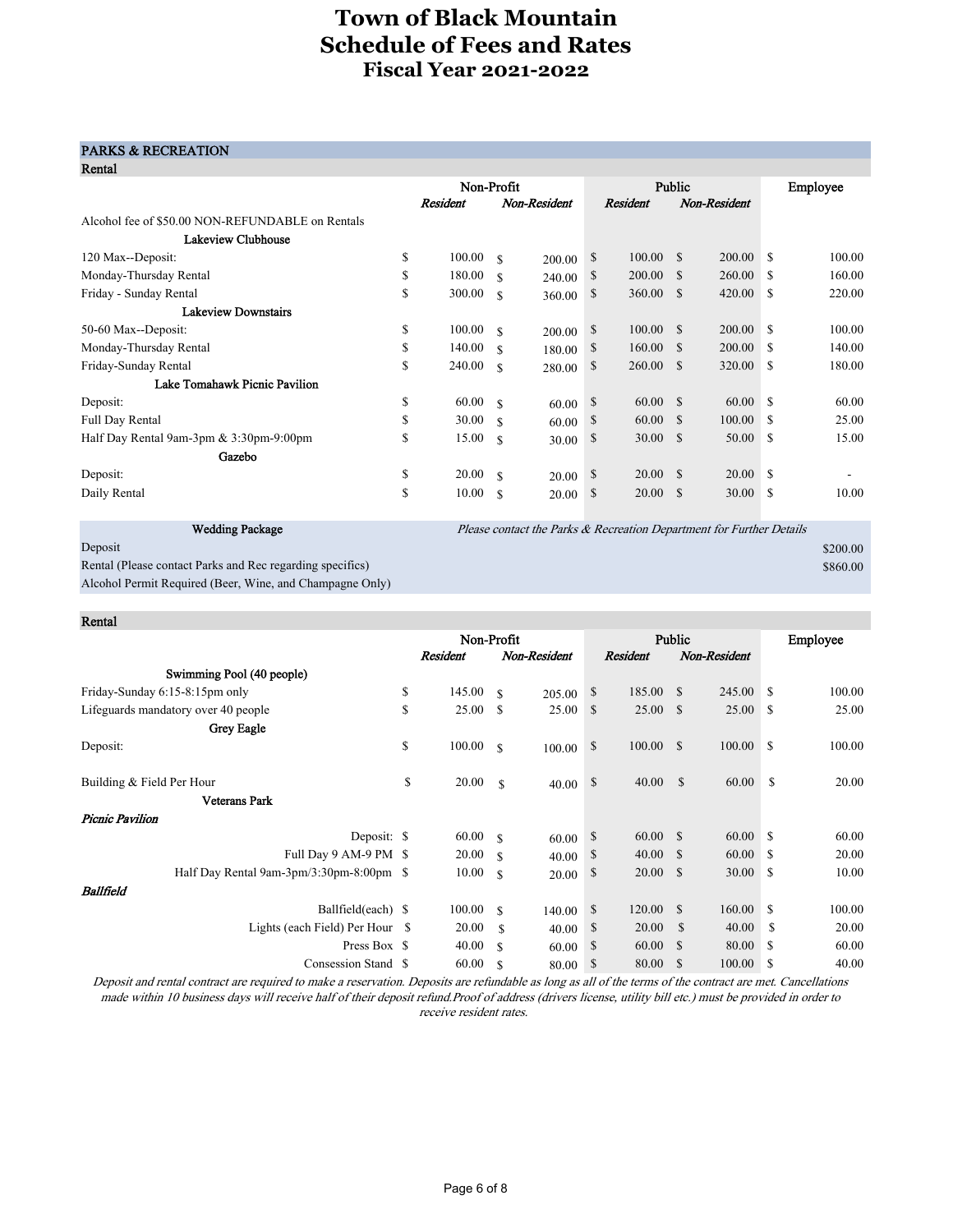### PARKS & RECREATION

| <b>Activities</b>                           |               |               |              |               |                  |
|---------------------------------------------|---------------|---------------|--------------|---------------|------------------|
| <b>Community Garden Plots</b>               |               |               |              |               |                  |
| Half Plot                                   |               |               |              | <sup>\$</sup> | 20.00            |
| Full Plot                                   |               |               |              | \$            | 35.00            |
| <b>Youth Sports</b>                         |               |               |              |               |                  |
| Youth Flag Football                         |               |               |              | \$            | 65.00            |
| Youth Basketball                            |               |               |              | \$            | 65.00            |
| Youth Swim League                           |               |               |              | \$            | 60.00            |
| Youth Tennis Clinics                        |               |               |              | \$            | 30.00            |
| Youth Indoor Soccer                         |               |               |              | \$            | 65.00            |
| Camp                                        |               |               |              |               |                  |
| Half Day Sports Camp                        |               |               |              | \$            | 60.00            |
| Summer Camp per Week                        |               |               |              | \$            | 180.00           |
| Aquatics                                    | Resident      |               | Non-Resident |               | <b>Employees</b> |
| Pool Daily Entry Fee                        | \$<br>3.00    | <sup>\$</sup> | 4.00         | <sup>\$</sup> |                  |
| Multiple Entry Pass (10 Visits)             | \$<br>25.00   | <sup>\$</sup> | 35.00        | <sup>\$</sup> |                  |
| Season Pool Pass - INDIVIDUAL               | \$<br>75.00   | - \$          | 95.00        | <sup>\$</sup> | 20.00            |
| Season Pool Pass - FAMILY (up to 5)         | \$<br>150.00  | - \$          | 170.00       | <sup>\$</sup> | 30.00            |
| Additional Family Members over 5-Per Person | \$<br>25.00 S |               | 25.00        | -S            | 10.00            |
| Swim Lessons per session                    | \$<br>40.00   |               |              |               |                  |

SAFETY & LIABILITY

No persons under the age of thirteen (13) years

old will be allowed in the pool area unless

accompanied by a responsible person, eighteen (18) years of age or older.

| <b>UTILITIES</b>                                                                         |                                                       |
|------------------------------------------------------------------------------------------|-------------------------------------------------------|
| Water                                                                                    |                                                       |
| Fees                                                                                     |                                                       |
| Connnection fee                                                                          | \$25.00                                               |
| Deposit with verified SSN or FEIN                                                        | \$100.00                                              |
| Deposit without verified SSN or FEIN                                                     | \$200.00                                              |
| Deposit and overpayments will only be refunded for amounts over \$5.00                   |                                                       |
| Late Fee                                                                                 | \$10.00 or 5% of account balance whichever is greater |
| <b>Bond Fee</b>                                                                          | \$2.82                                                |
| Credit Card Convenience Fee                                                              | \$3.95                                                |
| Replacement of removed meter due to usage after non-payment disconnect                   | \$75.00                                               |
| Premise Visit-1st visit no charge                                                        | \$40.00                                               |
| Utility non-payment fee                                                                  | \$60.00                                               |
| Hydrant Water Meter Deposit $(50.00 \text{ non refundable} + 450.00 \text{ refundable})$ | \$500.00                                              |
| Hydrant Water Meter Usage                                                                | Based on Water Rate                                   |
| Illegal Use of Fire Hydrant/Tamper Fee                                                   | \$500+ Damages                                        |
| Relocate Meter/Box                                                                       | $Cost + 10\%$                                         |
| Boring fee                                                                               | \$400.00                                              |
| Meter/Box Replacement Fee                                                                | $Cost + 10\%$                                         |
| Meter/Box Tampering Fee                                                                  | \$500.00 each offense                                 |
| Sprinkler Installation                                                                   | $Cost + 10\%$                                         |
| Paving Cut                                                                               | \$200-\$500                                           |